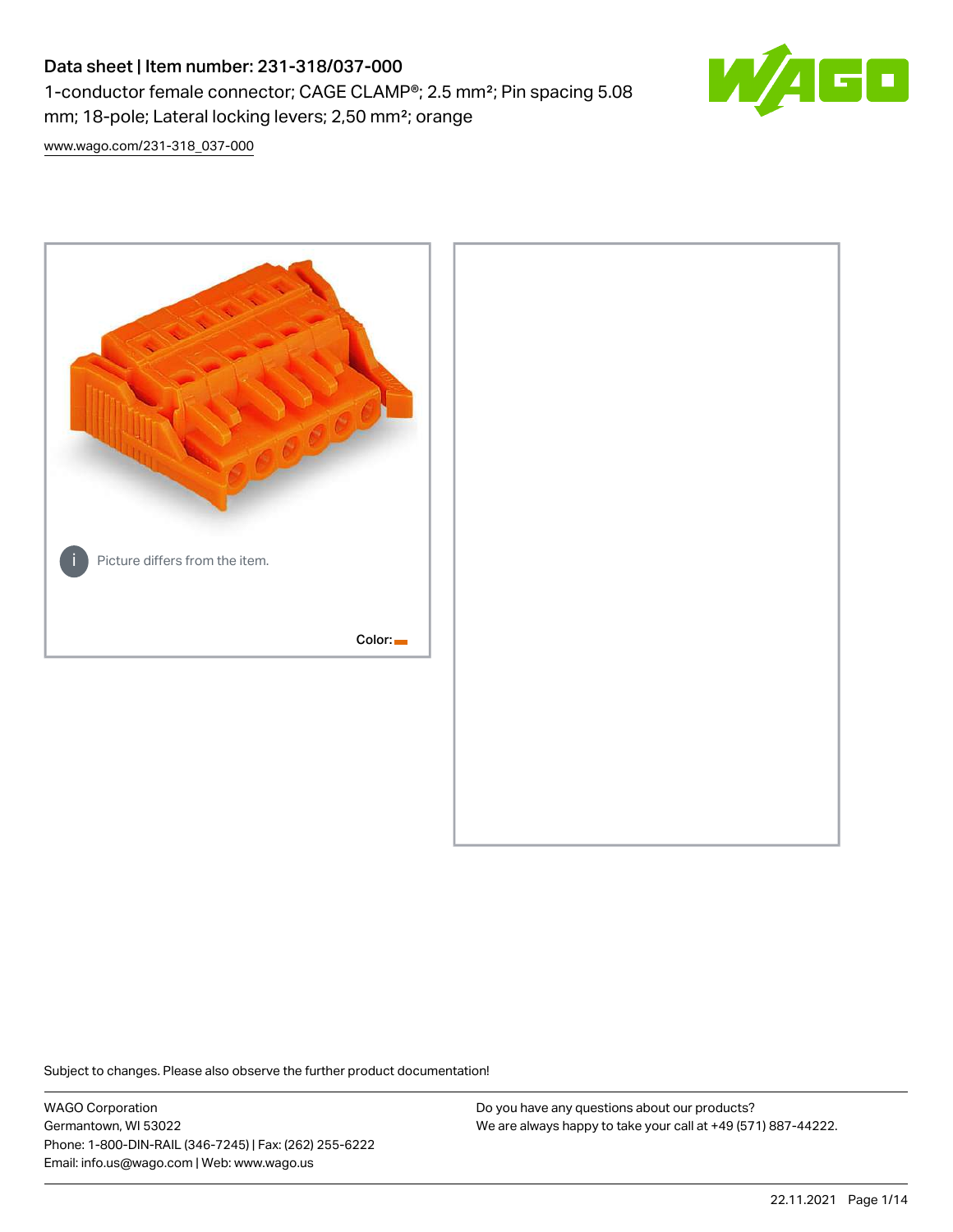

Dimensions in mm

L = pole no. x pin spacing

2- to 3-pole female connectors – one latch only

#### Item description

- **Universal connection for all conductor types**
- Easy cable pre-assembly and on-unit wiring via vertical and horizontal CAGE CLAMP<sup>®</sup> actuation  $\blacksquare$
- $\blacksquare$ Integrated test ports
- $\blacksquare$ With coding fingers

Subject to changes. Please also observe the further product documentation! Data

WAGO Corporation Germantown, WI 53022 Phone: 1-800-DIN-RAIL (346-7245) | Fax: (262) 255-6222 Email: info.us@wago.com | Web: www.wago.us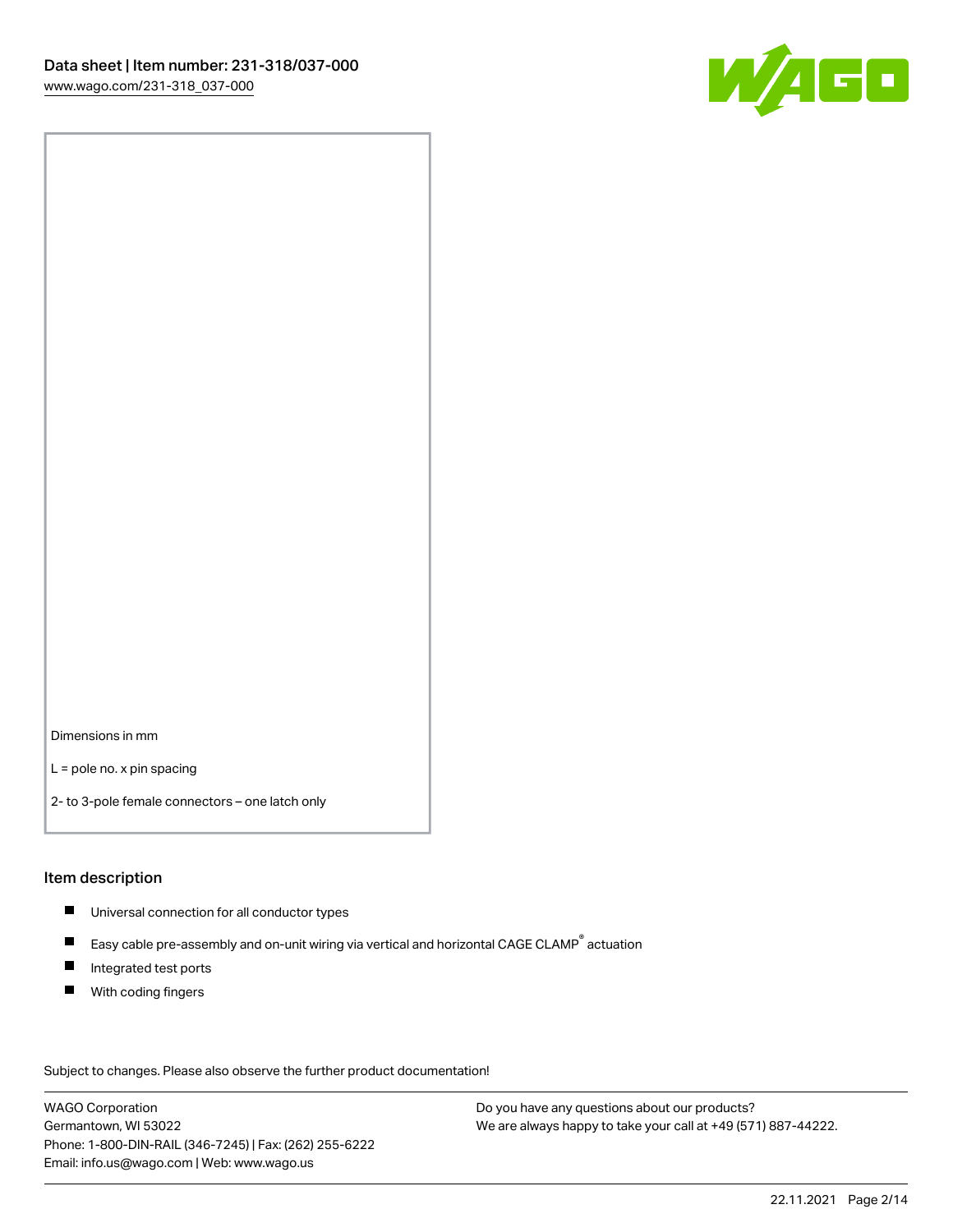

## Data Notes

| Safety information 1 | The MCS-MULTI CONNECTION SYSTEM includes connectors<br>without breaking capacity in accordance with DIN EN 61984. When<br>used as intended, these connectors must not be connected<br>/disconnected when live or under load. The circuit design should<br>ensure header pins, which can be touched, are not live when<br>unmated. |
|----------------------|-----------------------------------------------------------------------------------------------------------------------------------------------------------------------------------------------------------------------------------------------------------------------------------------------------------------------------------|
| Variants:            | Gold-plated or partially gold-plated contact surfaces<br>Other versions (or variants) can be requested from WAGO Sales or<br>configured at https://configurator.wago.com/                                                                                                                                                         |

#### Electrical data

## IEC Approvals

| Ratings per                 | IEC/EN 60664-1                                                        |
|-----------------------------|-----------------------------------------------------------------------|
| Rated voltage (III / 3)     | 320 V                                                                 |
| Rated surge voltage (III/3) | 4 <sub>k</sub> V                                                      |
| Rated voltage (III/2)       | 320 V                                                                 |
| Rated surge voltage (III/2) | 4 <sub>k</sub> V                                                      |
| Nominal voltage (II/2)      | 630 V                                                                 |
| Rated surge voltage (II/2)  | 4 <sub>k</sub> V                                                      |
| Rated current               | 16A                                                                   |
| Legend (ratings)            | $(III / 2)$ $\triangle$ Overvoltage category III / Pollution degree 2 |

#### UL Approvals

| Approvals per                  | UL 1059 |
|--------------------------------|---------|
| Rated voltage UL (Use Group B) | 300 V   |
| Rated current UL (Use Group B) | 15 A    |
| Rated voltage UL (Use Group D) | 300 V   |
| Rated current UL (Use Group D) | 10 A    |

# Ratings per UL

| Rated voltage UL 1977 | 300 V |
|-----------------------|-------|
| Rated current UL 1977 |       |

## CSA Approvals

Approvals per CSA

Subject to changes. Please also observe the further product documentation!

| <b>WAGO Corporation</b>                                | Do you have any questions about our products?                 |
|--------------------------------------------------------|---------------------------------------------------------------|
| Germantown, WI 53022                                   | We are always happy to take your call at +49 (571) 887-44222. |
| Phone: 1-800-DIN-RAIL (346-7245)   Fax: (262) 255-6222 |                                                               |
| Email: info.us@wago.com   Web: www.wago.us             |                                                               |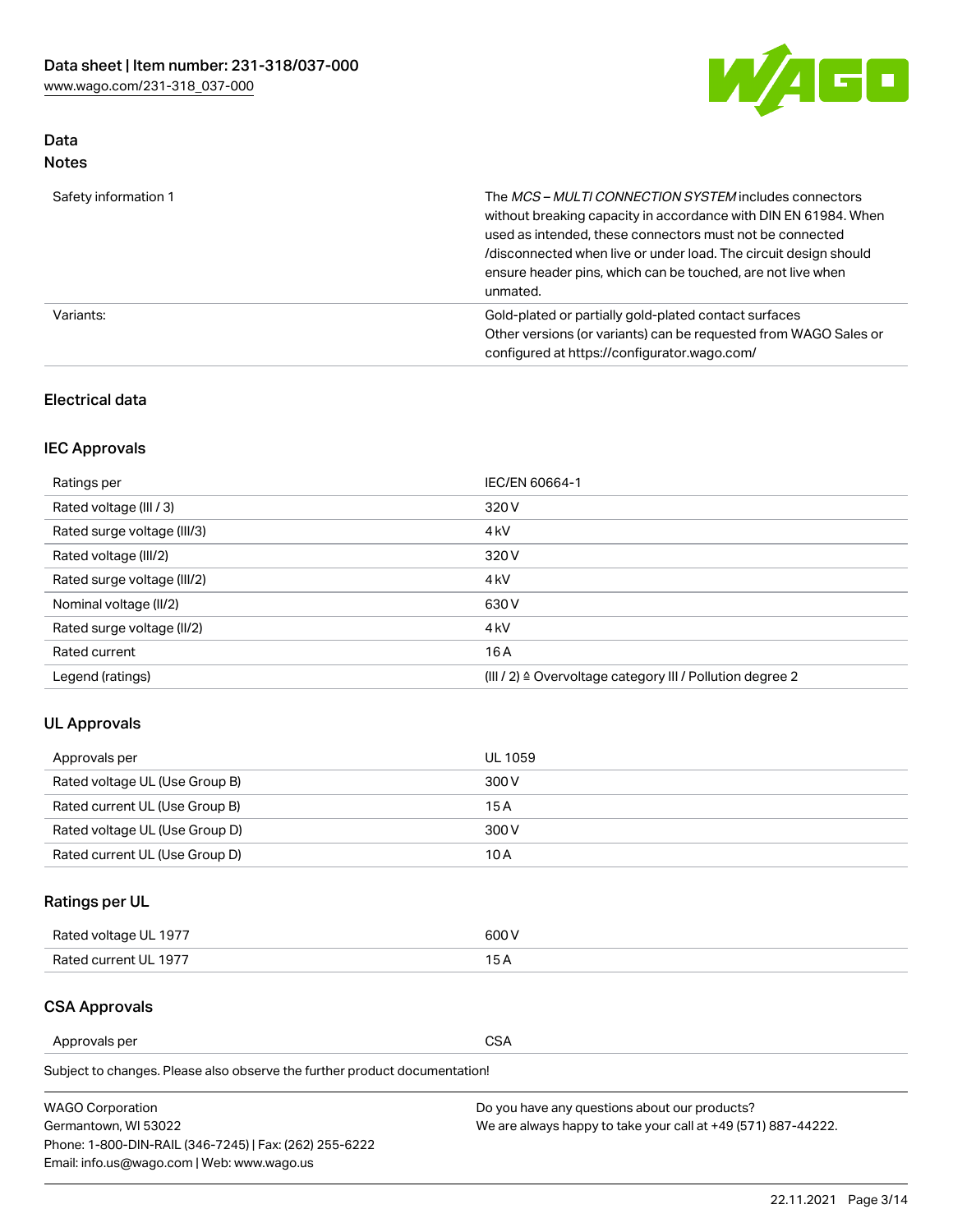[www.wago.com/231-318\\_037-000](http://www.wago.com/231-318_037-000)



| Rated voltage CSA (Use Group B) | 300 V |
|---------------------------------|-------|
| Rated current CSA (Use Group B) | 15 A  |
| Rated voltage CSA (Use Group D) | 300 V |
| Rated current CSA (Use Group D) | 10 A  |

#### Connection data

| Total number of connection points | 18 |
|-----------------------------------|----|
| Total number of potentials        | 18 |
| Number of connection types        |    |
| Number of levels                  |    |

## Connection 1

| Connection technology                             | CAGE CLAMP®                             |
|---------------------------------------------------|-----------------------------------------|
| Actuation type                                    | Operating tool                          |
| Solid conductor                                   | $0.08$ 2.5 mm <sup>2</sup> / 28  12 AWG |
| Fine-stranded conductor                           | $0.082.5$ mm <sup>2</sup> / 28  12 AWG  |
| Fine-stranded conductor; with insulated ferrule   | $0.251.5$ mm <sup>2</sup>               |
| Fine-stranded conductor; with uninsulated ferrule | $0.252.5$ mm <sup>2</sup>               |
| Strip length                                      | $89$ mm / 0.31  0.35 inch               |
| Number of poles                                   | 18                                      |
| Conductor entry direction to mating direction     | 0°                                      |
|                                                   |                                         |

#### Physical data

| Pin spacing | 5.08 mm / 0.2 inch     |
|-------------|------------------------|
| Width       | 108.04 mm / 4.254 inch |
| Height      | 14.3 mm / 0.563 inch   |
| Depth       | 29.6 mm / 1.165 inch   |

# Plug-in connection

| Contact type (pluggable connector) | Female connector/socket |
|------------------------------------|-------------------------|
| Connector (connection type)        | for conductor           |
| Mismating protection               | No                      |
| Locking of plug-in connection      | locking lever           |

### Material data

Color contracts and contracts of the contracts of the contracts of the contracts of the contracts of the contracts of the contracts of the contracts of the contracts of the contracts of the contracts of the contracts of th

Subject to changes. Please also observe the further product documentation! Material group I

| <b>WAGO Corporation</b>                                | Do you have any questions about our products?                 |
|--------------------------------------------------------|---------------------------------------------------------------|
| Germantown, WI 53022                                   | We are always happy to take your call at +49 (571) 887-44222. |
| Phone: 1-800-DIN-RAIL (346-7245)   Fax: (262) 255-6222 |                                                               |
| Email: info.us@wago.com   Web: www.wago.us             |                                                               |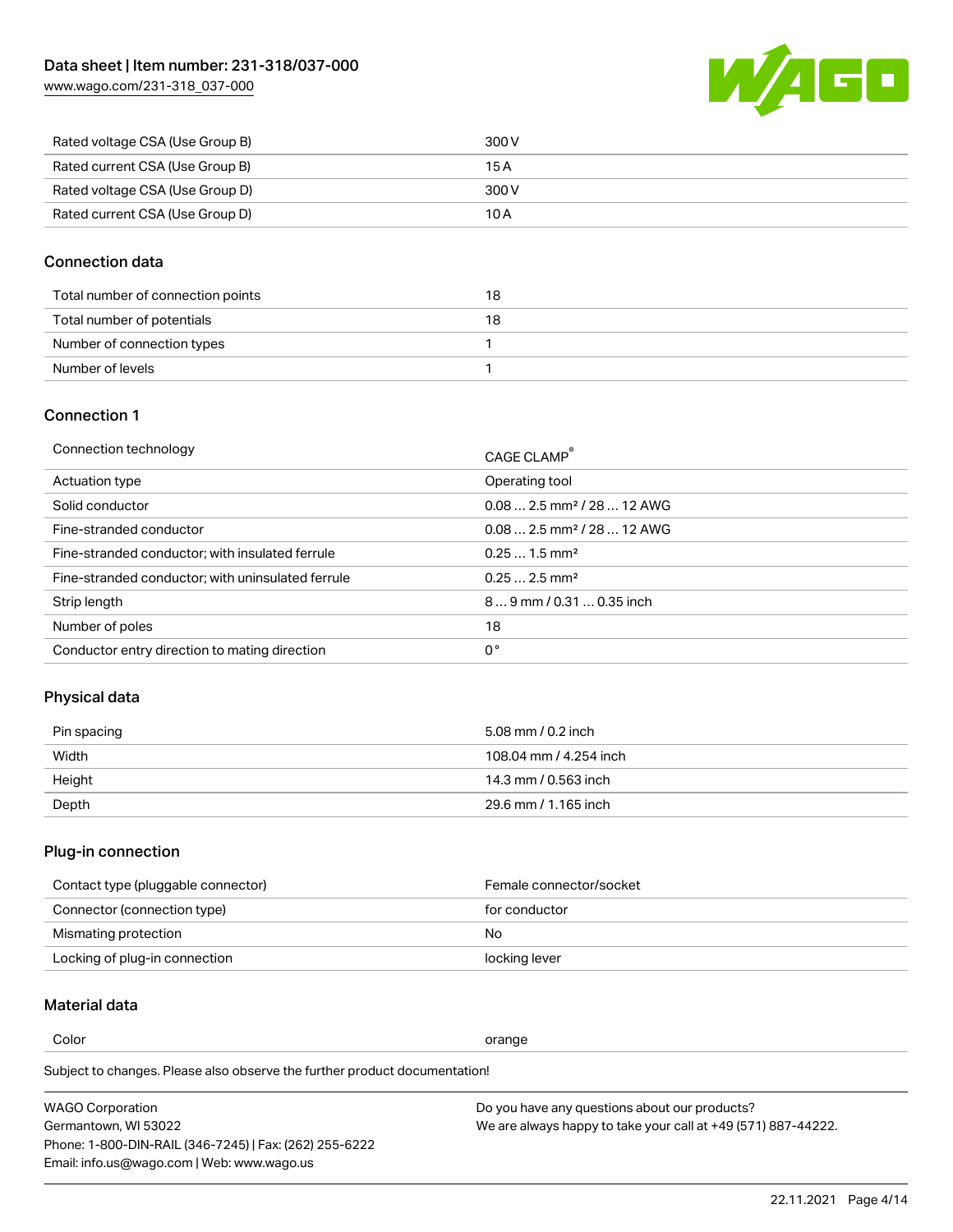[www.wago.com/231-318\\_037-000](http://www.wago.com/231-318_037-000)



| Material group              |                                   |
|-----------------------------|-----------------------------------|
| Insulation material         | Polyamide (PA66)                  |
| Flammability class per UL94 | V <sub>0</sub>                    |
| Clamping spring material    | Chrome nickel spring steel (CrNi) |
| Contact material            | Copper alloy                      |
| Contact plating             | tin-plated                        |
| Fire load                   | 0.501 MJ                          |
| Weight                      | 34 g                              |
|                             |                                   |

# Environmental requirements

| Limit temperature range | -60  +85 °Ր |
|-------------------------|-------------|
|-------------------------|-------------|

#### Commercial data

| Product Group         | 3 (Multi Conn. System) |
|-----------------------|------------------------|
| PU (SPU)              | 10 Stück               |
| Packaging type        | box                    |
| Country of origin     | <b>DE</b>              |
| <b>GTIN</b>           | 4044918349864          |
| Customs tariff number | 8536694040             |

# Approvals / Certificates

#### Country specific Approvals

| Logo                  | Approval                                                                   | <b>Additional Approval Text</b> | Certificate<br>name |
|-----------------------|----------------------------------------------------------------------------|---------------------------------|---------------------|
|                       | CВ<br>DEKRA Certification B.V.                                             | IEC 61984                       | NL-39756            |
|                       | <b>CSA</b><br><b>DEKRA Certification B.V.</b>                              | C22.2                           | 1466354             |
| EMA                   | <b>KEMA/KEUR</b><br>DEKRA Certification B.V.                               | EN 61984                        | 2190761.01          |
| <b>Ship Approvals</b> |                                                                            |                                 |                     |
| Logo                  | Approval                                                                   | <b>Additional Approval Text</b> | Certificate<br>name |
|                       | <b>ABS</b>                                                                 |                                 | $19 -$              |
|                       | Subject to changes. Please also observe the further product documentation! |                                 |                     |

| WAGO Corporation                                       | Do you have any questions about our products?                 |
|--------------------------------------------------------|---------------------------------------------------------------|
| Germantown, WI 53022                                   | We are always happy to take your call at +49 (571) 887-44222. |
| Phone: 1-800-DIN-RAIL (346-7245)   Fax: (262) 255-6222 |                                                               |
| Email: info.us@wago.com   Web: www.wago.us             |                                                               |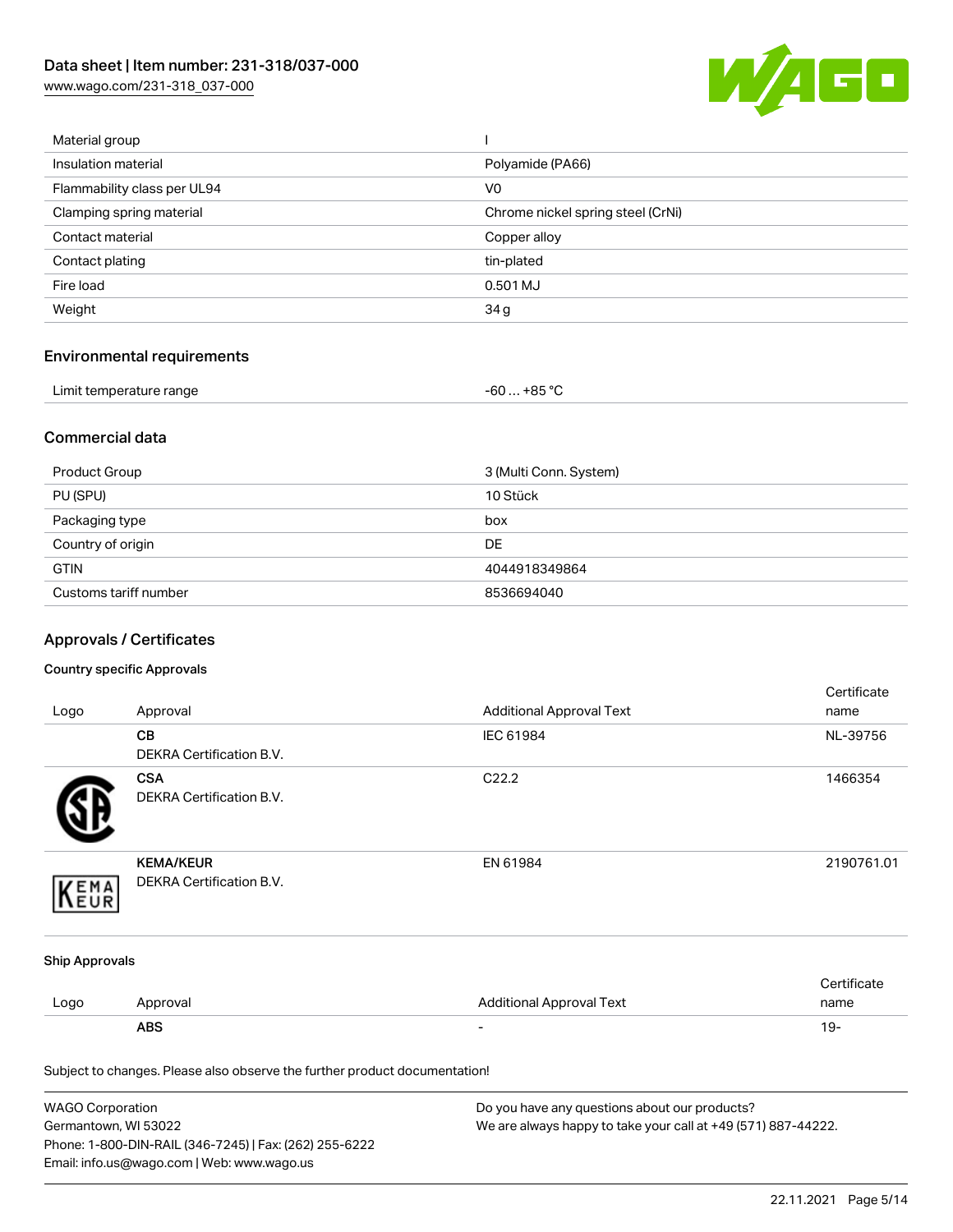

American Bureau of Shipping HG1869876-



PDA

| <b>UL-Approvals</b>                              |                                                                                                                      |                                 |                              |
|--------------------------------------------------|----------------------------------------------------------------------------------------------------------------------|---------------------------------|------------------------------|
|                                                  |                                                                                                                      |                                 | Certificate                  |
| Logo                                             | Approval                                                                                                             | <b>Additional Approval Text</b> | name                         |
|                                                  | UL<br>UL International Germany GmbH                                                                                  | <b>UL 1977</b>                  | E45171                       |
|                                                  | <b>UR</b><br>Underwriters Laboratories Inc.                                                                          | UL 1059                         | E45172                       |
| Counterpart                                      |                                                                                                                      |                                 |                              |
|                                                  | Item no.231-648<br>Male connector; 18-pole; Pin spacing 5.08 mm; orange                                              |                                 | www.wago.com/231-648         |
|                                                  | Item no.231-348/001-000<br>Male header; 18-pole; THT; 1.0 x 1.0 mm solder pin; straight; pin spacing 5.08 mm; orange |                                 | www.wago.com/231-348/001-000 |
|                                                  | Item no.231-548/001-000<br>Male header; 18-pole; THT; 1.0 x 1.0 mm solder pin; angled; pin spacing 5.08 mm; orange   |                                 | www.wago.com/231-548/001-000 |
| <b>Optional accessories</b><br>Insulations stops |                                                                                                                      |                                 |                              |
| Insulation stop                                  |                                                                                                                      |                                 |                              |
| LEEEE                                            | Item no.: 231-672<br>Insulation stop; 0.75 - 1 mm <sup>2</sup> ; dark gray                                           |                                 | www.wago.com/231-672         |
| <b>COLOR</b>                                     | Item no.: 231-670<br>Insulation stop; 0.08-0.2 mm <sup>2</sup> / 0.2 mm <sup>2</sup> "s"; white                      |                                 | www.wago.com/231-670         |
|                                                  |                                                                                                                      |                                 |                              |

Subject to changes. Please also observe the further product documentation!

WAGO Corporation Germantown, WI 53022 Phone: 1-800-DIN-RAIL (346-7245) | Fax: (262) 255-6222 Email: info.us@wago.com | Web: www.wago.us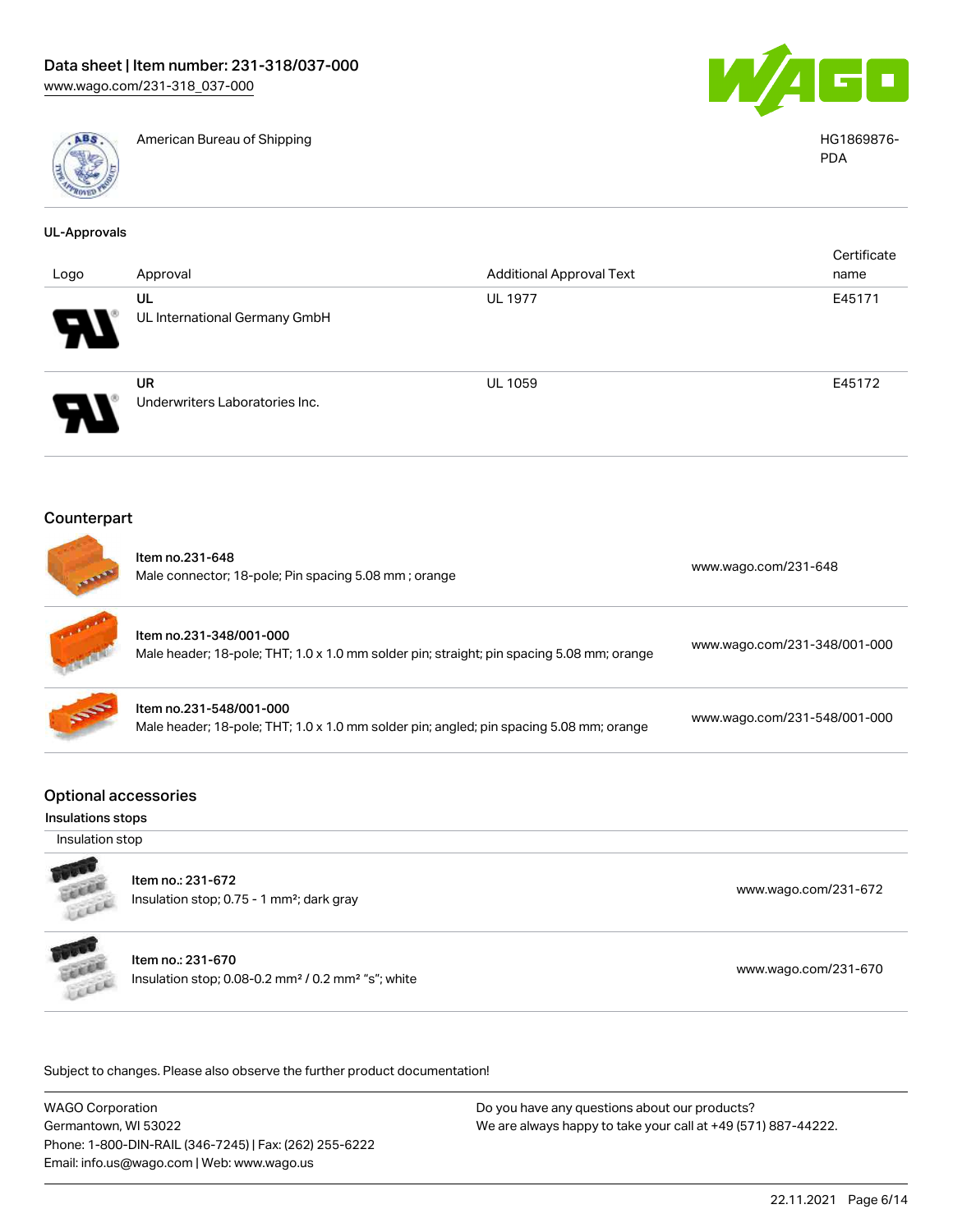[www.wago.com/231-318\\_037-000](http://www.wago.com/231-318_037-000)



Item no.: 231-671

Insulation stop; 0.25 - 0.5 mm²; light gray



[www.wago.com/231-671](http://www.wago.com/231-671)

| Marking strip |                                                                                                         |                                  |
|---------------|---------------------------------------------------------------------------------------------------------|----------------------------------|
|               | Item no.: 210-331/508-103                                                                               | www.wago.com/210-331             |
|               | Marking strips; as a DIN A4 sheet; MARKED; 1-12 (200x); Height of marker strip: 2.3 mm/0.091 in; Strip  | /508-103                         |
|               | length 182 mm; Horizontal marking; Self-adhesive; white                                                 |                                  |
|               | Item no.: 210-331/508-104                                                                               |                                  |
|               | Marking strips; as a DIN A4 sheet; MARKED; 13-24 (200x); Height of marker strip: 2.3 mm/0.091 in; Strip | www.wago.com/210-331             |
|               | length 182 mm; Horizontal marking; Self-adhesive; white                                                 | /508-104                         |
|               | Item no.: 210-332/508-202                                                                               |                                  |
|               | Marking strips; as a DIN A4 sheet; MARKED; 1-16 (160x); Height of marker strip: 3 mm; Strip length 182  | www.wago.com/210-332<br>/508-202 |
|               | mm; Horizontal marking; Self-adhesive; white                                                            |                                  |
|               | Item no.: 210-332/508-204                                                                               |                                  |
|               | Marking strips; as a DIN A4 sheet; MARKED; 17-32 (160x); Height of marker strip: 3 mm; Strip length     | www.wago.com/210-332             |
|               | 182 mm; Horizontal marking; Self-adhesive; white                                                        | /508-204                         |
|               | Item no.: 210-332/508-206                                                                               |                                  |
|               | Marking strips; as a DIN A4 sheet; MARKED; 33-48 (160x); Height of marker strip: 3 mm; Strip length     | www.wago.com/210-332<br>/508-206 |
|               | 182 mm; Horizontal marking; Self-adhesive; white                                                        |                                  |
|               | Item no.: 210-332/508-205                                                                               |                                  |
|               | Marking strips; as a DIN A4 sheet; MARKED; 1-32 (80x); Height of marker strip: 3 mm; Strip length 182   | www.wago.com/210-332             |
|               | mm; Horizontal marking; Self-adhesive; white                                                            | /508-205                         |
| Cover         |                                                                                                         |                                  |
| Cover         |                                                                                                         |                                  |
|               | Item no.: 231-669                                                                                       | www.wago.com/231-669             |
|               | Lockout caps; for covering unused clamping units; orange                                                |                                  |
| Ferrules      |                                                                                                         |                                  |
| Ferrule       |                                                                                                         |                                  |
|               | Item no.: 216-101                                                                                       | www.wago.com/216-101             |
|               | Ferrule; Sleeve for 0.5 mm <sup>2</sup> / AWG 22; uninsulated; electro-tin plated; silver-colored       |                                  |
|               | Item no.: 216-104                                                                                       |                                  |
|               | Ferrule; Sleeve for 1.5 mm <sup>2</sup> / AWG 16; uninsulated; electro-tin plated; silver-colored       | www.wago.com/216-104             |
|               | Item no.: 216-106                                                                                       |                                  |
|               | Ferrule; Sleeve for 2.5 mm <sup>2</sup> / AWG 14; uninsulated; electro-tin plated; silver-colored       | www.wago.com/216-106             |
|               | Item no.: 216-102                                                                                       |                                  |
|               | Ferrule; Sleeve for 0.75 mm <sup>2</sup> / AWG 20; uninsulated; electro-tin plated; silver-colored      | www.wago.com/216-102             |
|               | Item no.: 216-103                                                                                       |                                  |
|               | Ferrule; Sleeve for 1 mm <sup>2</sup> / AWG 18; uninsulated; electro-tin plated                         | www.wago.com/216-103             |
|               |                                                                                                         |                                  |
|               | Subject to changes. Please also observe the further product documentation!                              |                                  |
|               |                                                                                                         |                                  |

Germantown, WI 53022 Phone: 1-800-DIN-RAIL (346-7245) | Fax: (262) 255-6222 Email: info.us@wago.com | Web: www.wago.us

We are always happy to take your call at +49 (571) 887-44222.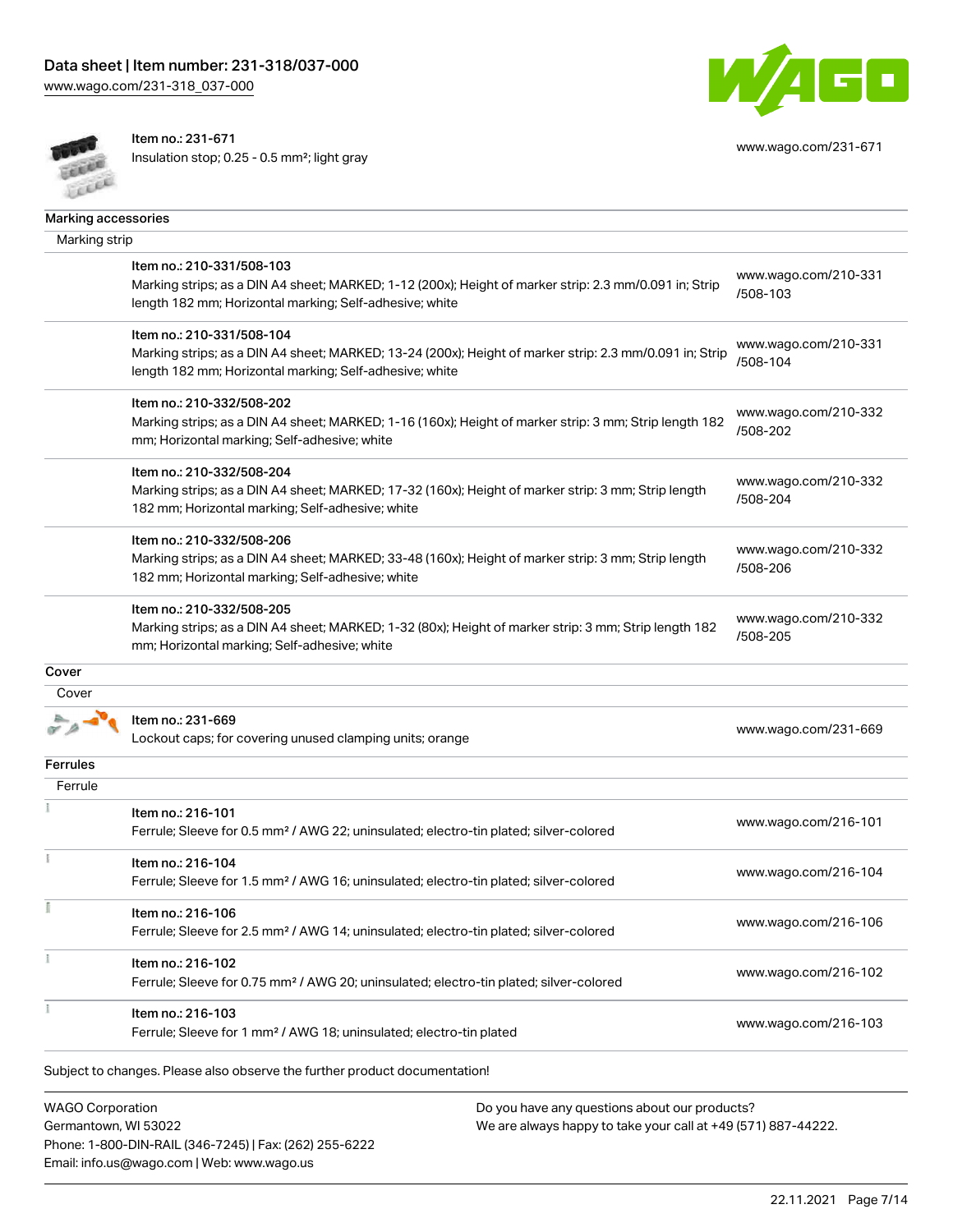## Data sheet | Item number: 231-318/037-000

[www.wago.com/231-318\\_037-000](http://www.wago.com/231-318_037-000)

Email: info.us@wago.com | Web: www.wago.us



|    | Item no.: 216-123<br>Ferrule; Sleeve for 1 mm <sup>2</sup> / AWG 18; uninsulated; electro-tin plated; silver-colored                                                                                                        | www.wago.com/216-123 |
|----|-----------------------------------------------------------------------------------------------------------------------------------------------------------------------------------------------------------------------------|----------------------|
| ī. | Item no.: 216-122<br>Ferrule; Sleeve for 0.75 mm <sup>2</sup> / AWG 20; uninsulated; electro-tin plated; silver-colored                                                                                                     | www.wago.com/216-122 |
|    | Item no.: 216-124<br>Ferrule; Sleeve for 1.5 mm <sup>2</sup> / AWG 16; uninsulated; electro-tin plated                                                                                                                      | www.wago.com/216-124 |
|    | Item no.: 216-142<br>Ferrule; Sleeve for 0.75 mm <sup>2</sup> / 18 AWG; uninsulated; electro-tin plated; electrolytic copper; gastight<br>crimped; acc. to DIN 46228, Part 1/08.92                                          | www.wago.com/216-142 |
|    | Item no.: 216-132<br>Ferrule; Sleeve for 0.34 mm <sup>2</sup> / AWG 24; uninsulated; electro-tin plated                                                                                                                     | www.wago.com/216-132 |
|    | Item no.: 216-121<br>Ferrule; Sleeve for 0.5 mm <sup>2</sup> / AWG 22; uninsulated; electro-tin plated; silver-colored                                                                                                      | www.wago.com/216-121 |
|    | Item no.: 216-143<br>Ferrule; Sleeve for 1 mm <sup>2</sup> / AWG 18; uninsulated; electro-tin plated; electrolytic copper; gastight<br>crimped; acc. to DIN 46228, Part 1/08.92                                             | www.wago.com/216-143 |
|    | Item no.: 216-131<br>Ferrule; Sleeve for 0.25 mm <sup>2</sup> / AWG 24; uninsulated; electro-tin plated; silver-colored                                                                                                     | www.wago.com/216-131 |
|    | Item no.: 216-141<br>Ferrule; Sleeve for 0.5 mm <sup>2</sup> / 20 AWG; uninsulated; electro-tin plated; electrolytic copper; gastight<br>crimped; acc. to DIN 46228, Part 1/08.92                                           | www.wago.com/216-141 |
| J. | Item no.: 216-152<br>Ferrule; Sleeve for 0.34 mm <sup>2</sup> / AWG 24; uninsulated; electro-tin plated                                                                                                                     | www.wago.com/216-152 |
|    | Item no.: 216-203<br>Ferrule; Sleeve for 1 mm <sup>2</sup> / AWG 18; insulated; electro-tin plated; red                                                                                                                     | www.wago.com/216-203 |
|    | Item no.: 216-202<br>Ferrule; Sleeve for 0.75 mm <sup>2</sup> / 18 AWG; insulated; electro-tin plated; gray                                                                                                                 | www.wago.com/216-202 |
|    | Item no.: 216-151<br>Ferrule; Sleeve for 0.25 mm <sup>2</sup> / AWG 24; uninsulated; electro-tin plated                                                                                                                     | www.wago.com/216-151 |
|    | Item no.: 216-204<br>Ferrule; Sleeve for 1.5 mm <sup>2</sup> / AWG 16; insulated; electro-tin plated; black                                                                                                                 | www.wago.com/216-204 |
|    | Item no.: 216-144<br>Ferrule; Sleeve for 1.5 mm <sup>2</sup> / AWG 16; uninsulated; electro-tin plated; electrolytic copper; gastight<br>crimped; acc. to DIN 46228, Part 1/08.92; silver-colored                           | www.wago.com/216-144 |
|    | Item no.: 216-201<br>Ferrule; Sleeve for 0.5 mm <sup>2</sup> / 20 AWG; insulated; electro-tin plated; white                                                                                                                 | www.wago.com/216-201 |
|    | Item no.: 216-223<br>Ferrule; Sleeve for 1 mm <sup>2</sup> / AWG 18; insulated; electro-tin plated; red                                                                                                                     | www.wago.com/216-223 |
|    | Item no.: 216-241<br>Ferrule; Sleeve for 0.5 mm <sup>2</sup> / 20 AWG; insulated; electro-tin plated; electrolytic copper; gastight                                                                                         | www.wago.com/216-241 |
|    | Subject to changes. Please also observe the further product documentation!                                                                                                                                                  |                      |
|    | <b>WAGO Corporation</b><br>Do you have any questions about our products?<br>Germantown, WI 53022<br>We are always happy to take your call at +49 (571) 887-44222.<br>Phone: 1-800-DIN-RAIL (346-7245)   Fax: (262) 255-6222 |                      |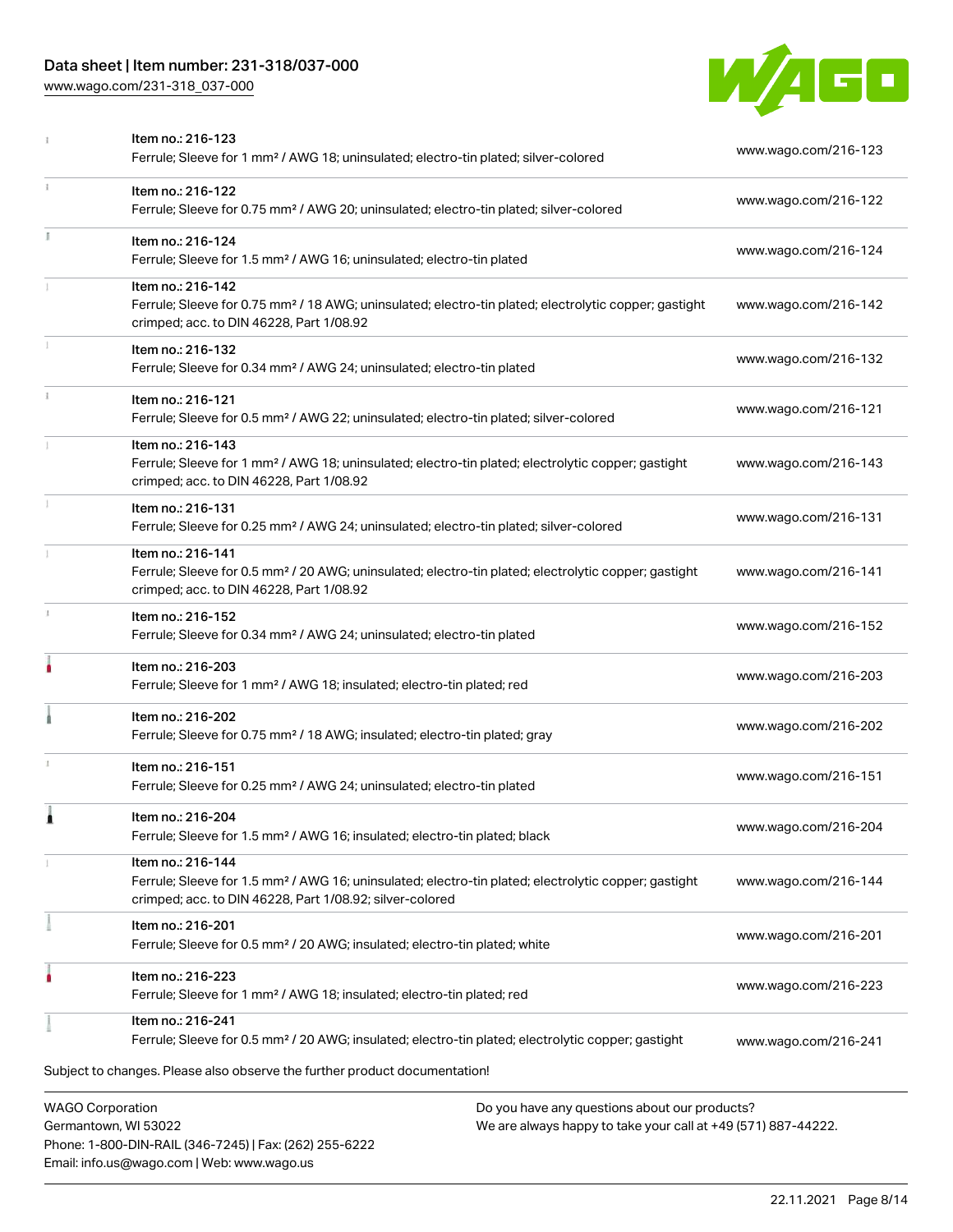### Data sheet | Item number: 231-318/037-000

Phone: 1-800-DIN-RAIL (346-7245) | Fax: (262) 255-6222

Email: info.us@wago.com | Web: www.wago.us

[www.wago.com/231-318\\_037-000](http://www.wago.com/231-318_037-000)



crimped; acc. to DIN 46228, Part 4/09.90; white

|                         | Item no.: 216-242<br>Ferrule; Sleeve for 0.75 mm <sup>2</sup> / 18 AWG; insulated; electro-tin plated; electrolytic copper; gastight<br>crimped; acc. to DIN 46228, Part 4/09.90; gray                  |                                                               | www.wago.com/216-242 |
|-------------------------|---------------------------------------------------------------------------------------------------------------------------------------------------------------------------------------------------------|---------------------------------------------------------------|----------------------|
|                         | Item no.: 216-222<br>Ferrule; Sleeve for 0.75 mm <sup>2</sup> / 18 AWG; insulated; electro-tin plated; gray                                                                                             |                                                               | www.wago.com/216-222 |
|                         | Item no.: 216-221<br>Ferrule; Sleeve for 0.5 mm <sup>2</sup> / 20 AWG; insulated; electro-tin plated; white                                                                                             |                                                               | www.wago.com/216-221 |
|                         | Item no.: 216-224<br>Ferrule; Sleeve for 1.5 mm <sup>2</sup> / AWG 16; insulated; electro-tin plated; black                                                                                             |                                                               | www.wago.com/216-224 |
|                         | Item no.: 216-243<br>Ferrule; Sleeve for 1 mm <sup>2</sup> / AWG 18; insulated; electro-tin plated; electrolytic copper; gastight crimped; www.wago.com/216-243<br>acc. to DIN 46228, Part 4/09.90; red |                                                               |                      |
|                         | Item no.: 216-244<br>Ferrule; Sleeve for 1.5 mm <sup>2</sup> / AWG 16; insulated; electro-tin plated; electrolytic copper; gastight<br>crimped; acc. to DIN 46228, Part 4/09.90; black                  |                                                               | www.wago.com/216-244 |
|                         | Item no.: 216-263<br>Ferrule; Sleeve for 1 mm <sup>2</sup> / AWG 18; insulated; electro-tin plated; electrolytic copper; gastight crimped; www.wago.com/216-263<br>acc. to DIN 46228, Part 4/09.90; red |                                                               |                      |
|                         | Item no.: 216-264<br>Ferrule; Sleeve for 1.5 mm <sup>2</sup> / AWG 16; insulated; electro-tin plated; electrolytic copper; gastight<br>crimped; acc. to DIN 46228, Part 4/09.90; black                  |                                                               | www.wago.com/216-264 |
|                         | Item no.: 216-284<br>Ferrule; Sleeve for 1.5 mm <sup>2</sup> / AWG 16; insulated; electro-tin plated; electrolytic copper; gastight<br>crimped; acc. to DIN 46228, Part 4/09.90; black                  |                                                               | www.wago.com/216-284 |
|                         | Item no.: 216-262<br>Ferrule; Sleeve for 0.75 mm <sup>2</sup> / 18 AWG; insulated; electro-tin plated; electrolytic copper; gastight<br>crimped; acc. to DIN 46228, Part 4/09.90; gray                  |                                                               | www.wago.com/216-262 |
|                         | Item no.: 216-301<br>Ferrule; Sleeve for 0.25 mm <sup>2</sup> / AWG 24; insulated; electro-tin plated; yellow                                                                                           |                                                               | www.wago.com/216-301 |
|                         | Item no.: 216-321<br>Ferrule; Sleeve for 0.25 mm <sup>2</sup> / AWG 24; insulated; electro-tin plated; yellow                                                                                           |                                                               | www.wago.com/216-321 |
|                         | Item no.: 216-322<br>Ferrule; Sleeve for 0.34 mm <sup>2</sup> / 22 AWG; insulated; electro-tin plated; green                                                                                            |                                                               | www.wago.com/216-322 |
|                         | Item no.: 216-302<br>Ferrule; Sleeve for 0.34 mm <sup>2</sup> / 22 AWG; insulated; electro-tin plated; light turquoise                                                                                  |                                                               | www.wago.com/216-302 |
| Jumpers                 |                                                                                                                                                                                                         |                                                               |                      |
| Jumper                  |                                                                                                                                                                                                         |                                                               |                      |
|                         | Item no.: 231-905                                                                                                                                                                                       |                                                               |                      |
|                         | Jumper; for conductor entry; 5-way; insulated; gray                                                                                                                                                     |                                                               | www.wago.com/231-905 |
|                         |                                                                                                                                                                                                         |                                                               |                      |
|                         | Item no.: 231-903<br>Jumper; for conductor entry; 3-way; insulated; gray                                                                                                                                |                                                               | www.wago.com/231-903 |
|                         | Subject to changes. Please also observe the further product documentation!                                                                                                                              |                                                               |                      |
| <b>WAGO Corporation</b> |                                                                                                                                                                                                         | Do you have any questions about our products?                 |                      |
| Germantown, WI 53022    |                                                                                                                                                                                                         | We are always happy to take your call at +49 (571) 887-44222. |                      |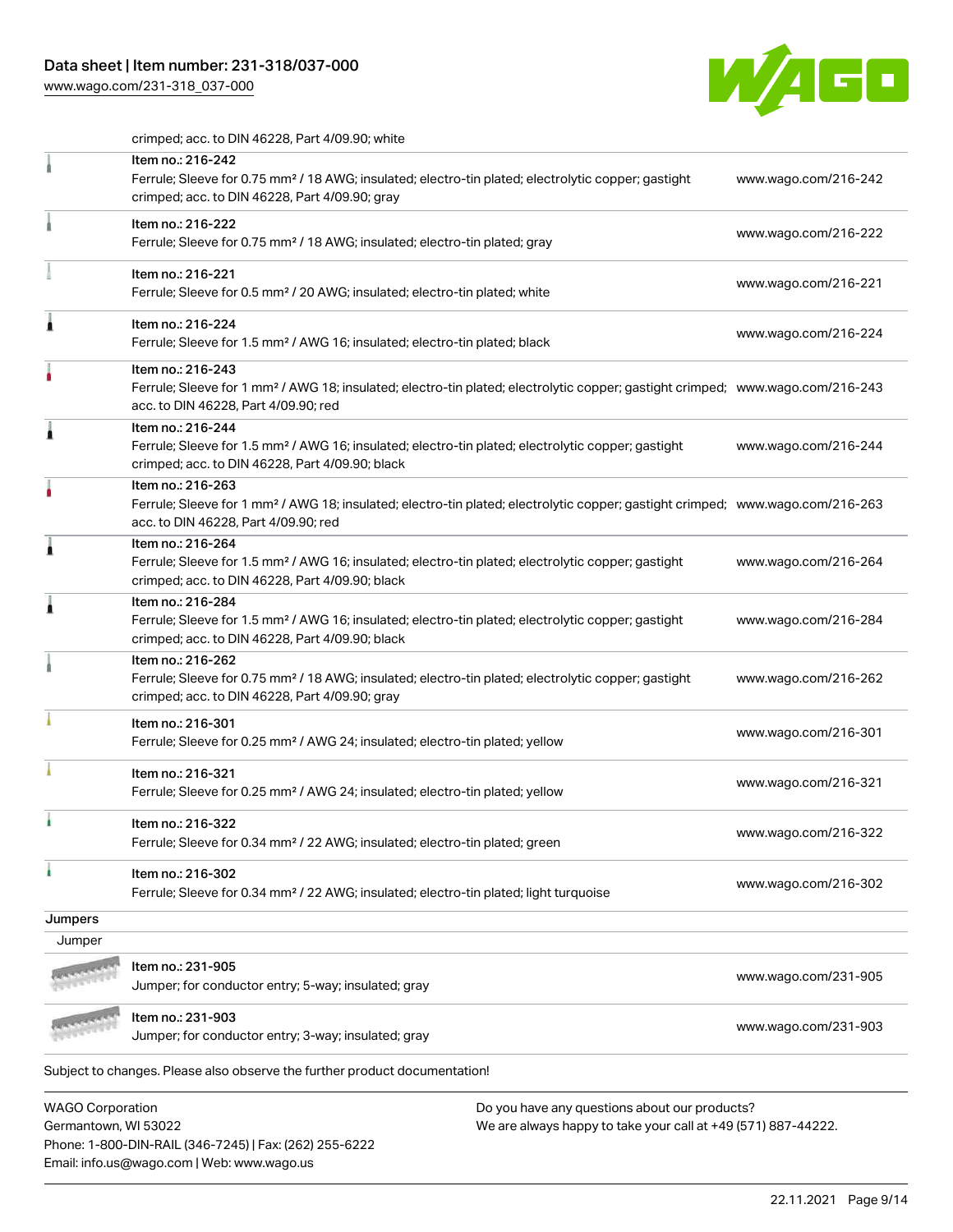# Data sheet | Item number: 231-318/037-000

Email: info.us@wago.com | Web: www.wago.us

[www.wago.com/231-318\\_037-000](http://www.wago.com/231-318_037-000)



|                                                 | Item no.: 231-907<br>Jumper; for conductor entry; 7-way; insulated; gray                                                   | www.wago.com/231-907                                                                                           |
|-------------------------------------------------|----------------------------------------------------------------------------------------------------------------------------|----------------------------------------------------------------------------------------------------------------|
|                                                 | Item no.: 231-910<br>Jumper; for conductor entry; 10-way; insulated; gray                                                  | www.wago.com/231-910                                                                                           |
|                                                 | Item no.: 231-902<br>Jumper; for conductor entry; 2-way; insulated; gray                                                   | www.wago.com/231-902                                                                                           |
| <b>Testing accessories</b>                      |                                                                                                                            |                                                                                                                |
| Testing accessories                             |                                                                                                                            |                                                                                                                |
|                                                 | Item no.: 210-136<br>Test plug; 2 mm Ø; with 500 mm cable                                                                  | www.wago.com/210-136                                                                                           |
|                                                 | ltem no.: 231-661<br>Test plugs for female connectors; for 5 mm and 5.08 mm pin spacing; 2,50 mm <sup>2</sup> ; light gray | www.wago.com/231-661                                                                                           |
| Tools                                           |                                                                                                                            |                                                                                                                |
| Operating tool                                  |                                                                                                                            |                                                                                                                |
|                                                 | Item no.: 209-130<br>Operating tool; suitable for 264, 280 and 281 Series; 1-way; of insulating material; white            | www.wago.com/209-130                                                                                           |
|                                                 | Item no.: 209-132<br>Operating tool; for connecting comb-style jumper bar; 2-way; of insulating material                   | www.wago.com/209-132                                                                                           |
|                                                 | Item no.: 231-159<br>Operating tool; natural                                                                               | www.wago.com/231-159                                                                                           |
|                                                 | Item no.: 231-231<br>Combination operating tool; red                                                                       | www.wago.com/231-231                                                                                           |
|                                                 | Item no.: 231-131<br>Operating tool; made of insulating material; 1-way; loose; white                                      | www.wago.com/231-131                                                                                           |
|                                                 | Item no.: 231-291<br>Operating tool; made of insulating material; 1-way; loose; red                                        | www.wago.com/231-291                                                                                           |
|                                                 | Item no.: 280-432<br>Operating tool; made of insulating material; 2-way; white                                             | www.wago.com/280-432                                                                                           |
|                                                 | Item no.: 280-434<br>Operating tool; made of insulating material; 4-way                                                    | www.wago.com/280-434                                                                                           |
|                                                 | Item no.: 280-437<br>Operating tool; made of insulating material; 7-way                                                    | www.wago.com/280-437                                                                                           |
|                                                 | Item no.: 280-440<br>Operating tool; made of insulating material; 10-way                                                   | www.wago.com/280-440                                                                                           |
|                                                 | Subject to changes. Please also observe the further product documentation!                                                 |                                                                                                                |
| <b>WAGO Corporation</b><br>Germantown, WI 53022 | Phone: 1-800-DIN-RAIL (346-7245)   Fax: (262) 255-6222                                                                     | Do you have any questions about our products?<br>We are always happy to take your call at +49 (571) 887-44222. |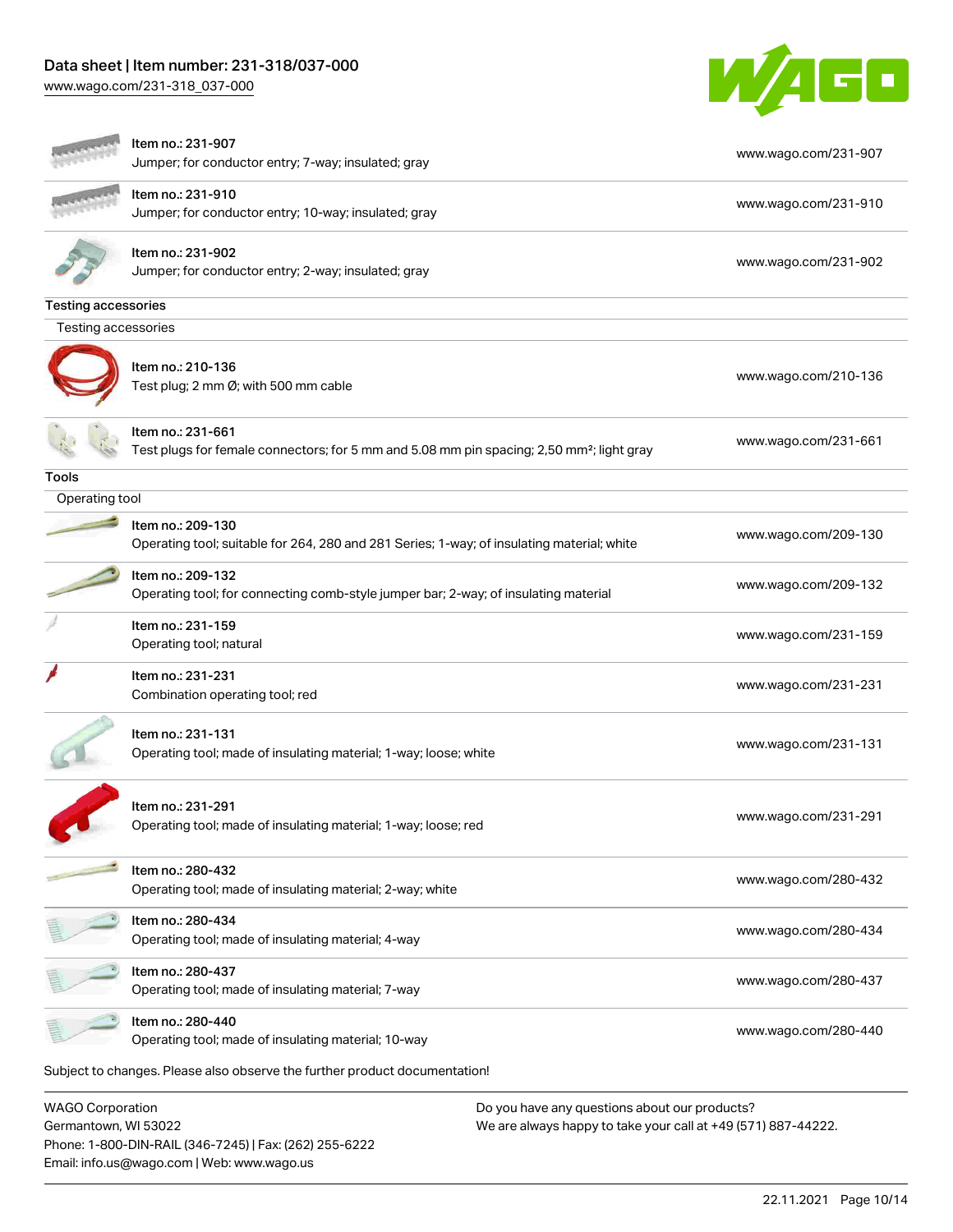

|    | Item no.: 280-435<br>Operating tool; made of insulating material; 5-way; gray | www.wago.com/280-435 |
|----|-------------------------------------------------------------------------------|----------------------|
| 텔  | Item no.: 280-436<br>Operating tool; made of insulating material; 6-way       | www.wago.com/280-436 |
| Ē. | Item no.: 280-438<br>Operating tool; made of insulating material; 8-way       | www.wago.com/280-438 |
|    | Item no.: 280-433<br>Operating tool; made of insulating material; 3-way       | www.wago.com/280-433 |

# **Downloads**

Documentation

| <b>Additional Information</b>           |            |               |          |
|-----------------------------------------|------------|---------------|----------|
| Technical explanations                  | 2019 Apr 3 | pdf<br>2.0 MB | Download |
|                                         |            |               |          |
| <b>CAD files</b>                        |            |               |          |
| CAD data                                |            |               |          |
| 2D/3D Models 231-318/037-000            |            | <b>URL</b>    | Download |
| <b>CAE</b> data                         |            |               |          |
| EPLAN Data Portal 231-318/037-000       |            | <b>URL</b>    | Download |
| ZUKEN Portal 231-318/037-000            |            | <b>URL</b>    | Download |
| EPLAN Data Portal 231-318/037-000       |            | URL           | Download |
| <b>Environmental Product Compliance</b> |            |               |          |
| <b>Compliance Search</b>                |            |               |          |

#### Environmental Product Compliance 231-318/037-000 1-conductor female connector; CAGE CLAMP®; 2.5 mm²; Pin spacing 5.08 mm; 18 pole; Lateral locking levers; 2,50 mm²; orange URL [Download](https://www.wago.com/global/d/ComplianceLinkMediaContainer_231-318_037-000)

Subject to changes. Please also observe the further product documentation!

WAGO Corporation Germantown, WI 53022 Phone: 1-800-DIN-RAIL (346-7245) | Fax: (262) 255-6222 Email: info.us@wago.com | Web: www.wago.us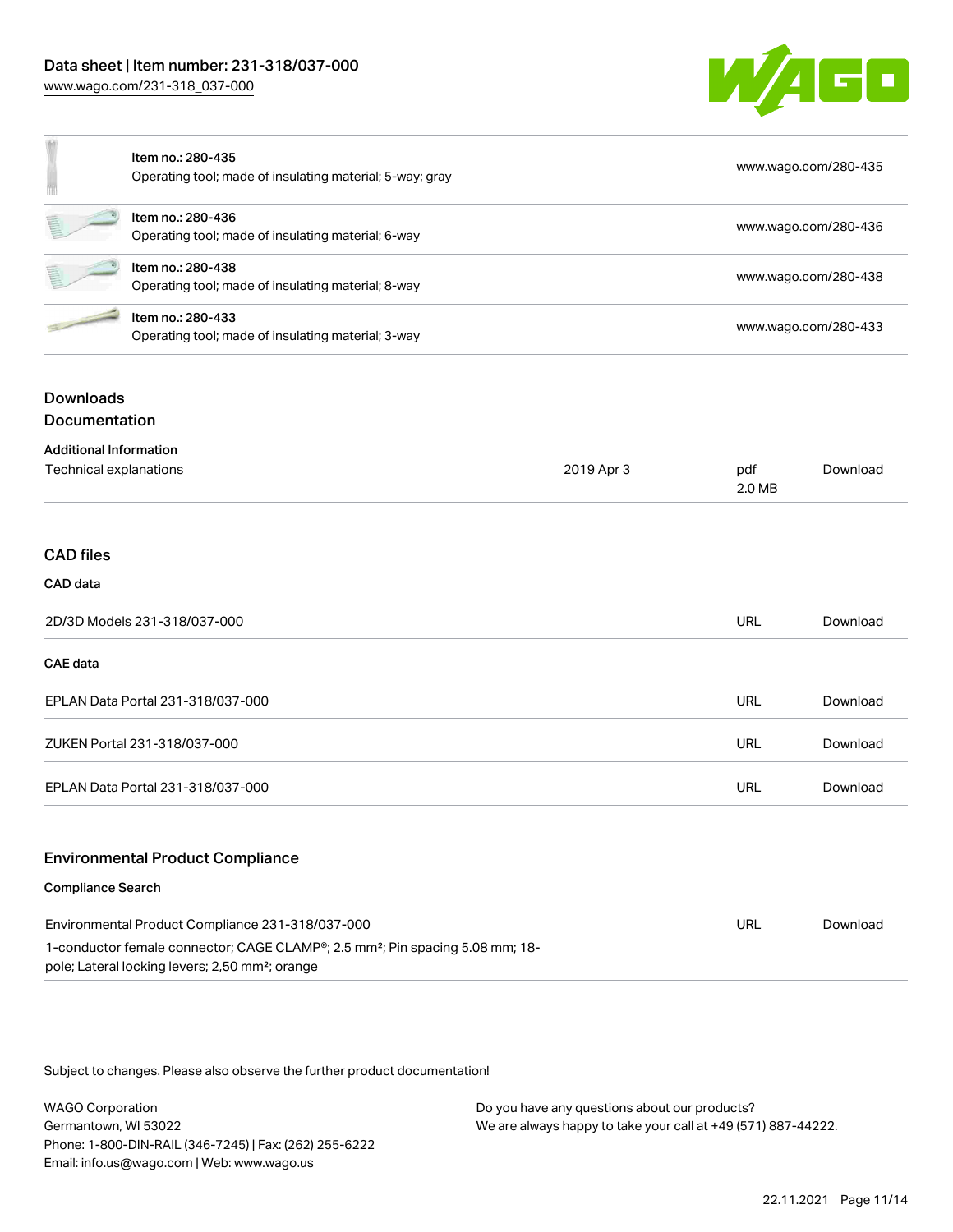

#### Installation Notes



Inserting a conductor via 3.5 mm screwdriver – CAGE CLAMP® actuation parallel to conductor entry.



Inserting a conductor via 3.5 mm screwdriver – CAGE CLAMP® actuation perpendicular to conductor entry.



Inserting a conductor into CAGE CLAMP® unit via operating lever (231-291).



Inserting a conductor via operating tool.



Coding a female connector by removing coding finger(s).

Subject to changes. Please also observe the further product documentation!

WAGO Corporation Germantown, WI 53022 Phone: 1-800-DIN-RAIL (346-7245) | Fax: (262) 255-6222 Email: info.us@wago.com | Web: www.wago.us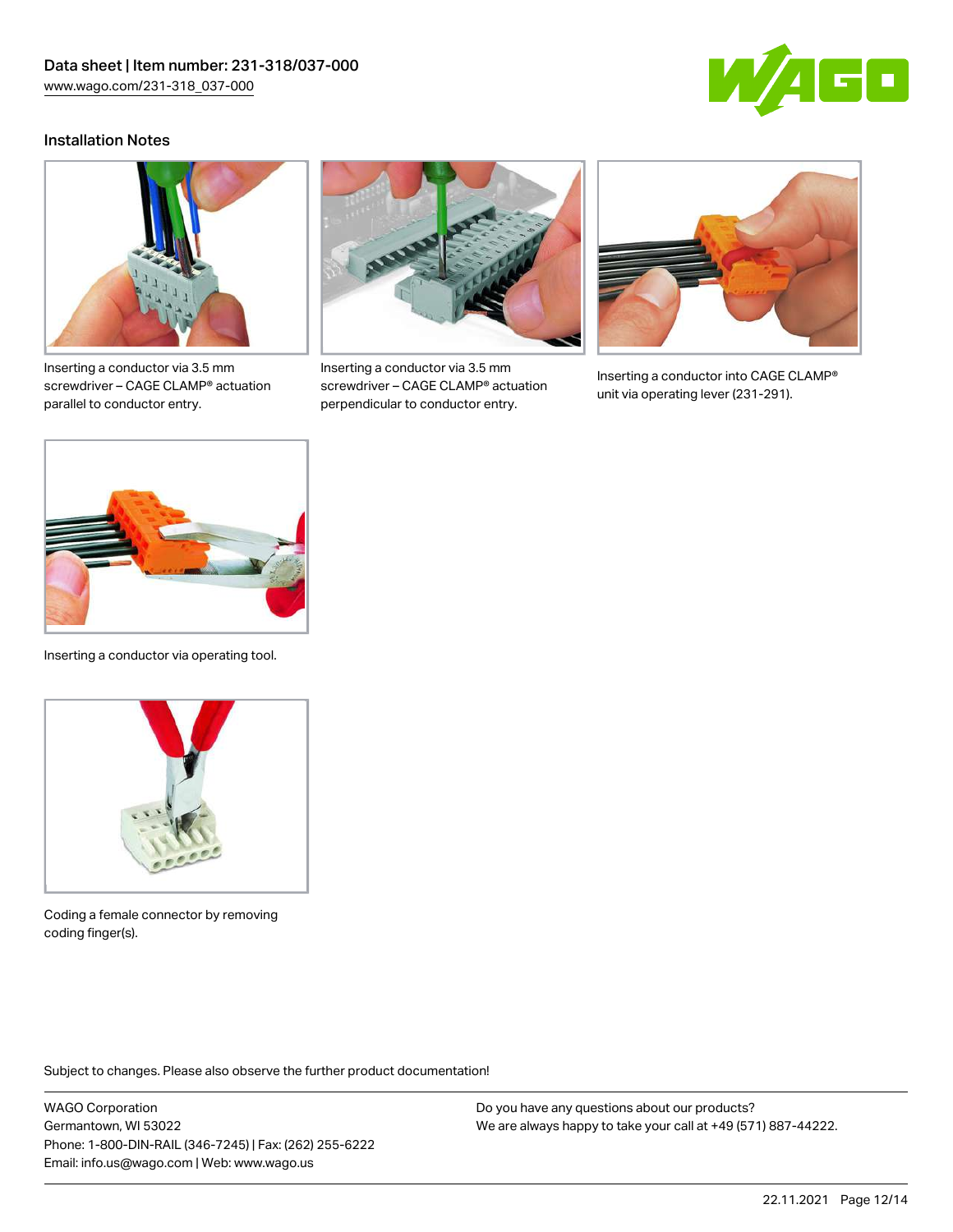



Testing – female connector with CAGE CLAMP®

Integrated test ports for testing perpendicular to conductor entry via 2 or 2.3 mm Ø test plug

Installation



Male connector with strain relief plate



Strain relief housing shown with a male connector equipped with CAGE CLAMP®

Marking

Subject to changes. Please also observe the further product documentation!

WAGO Corporation Germantown, WI 53022 Phone: 1-800-DIN-RAIL (346-7245) | Fax: (262) 255-6222 Email: info.us@wago.com | Web: www.wago.us